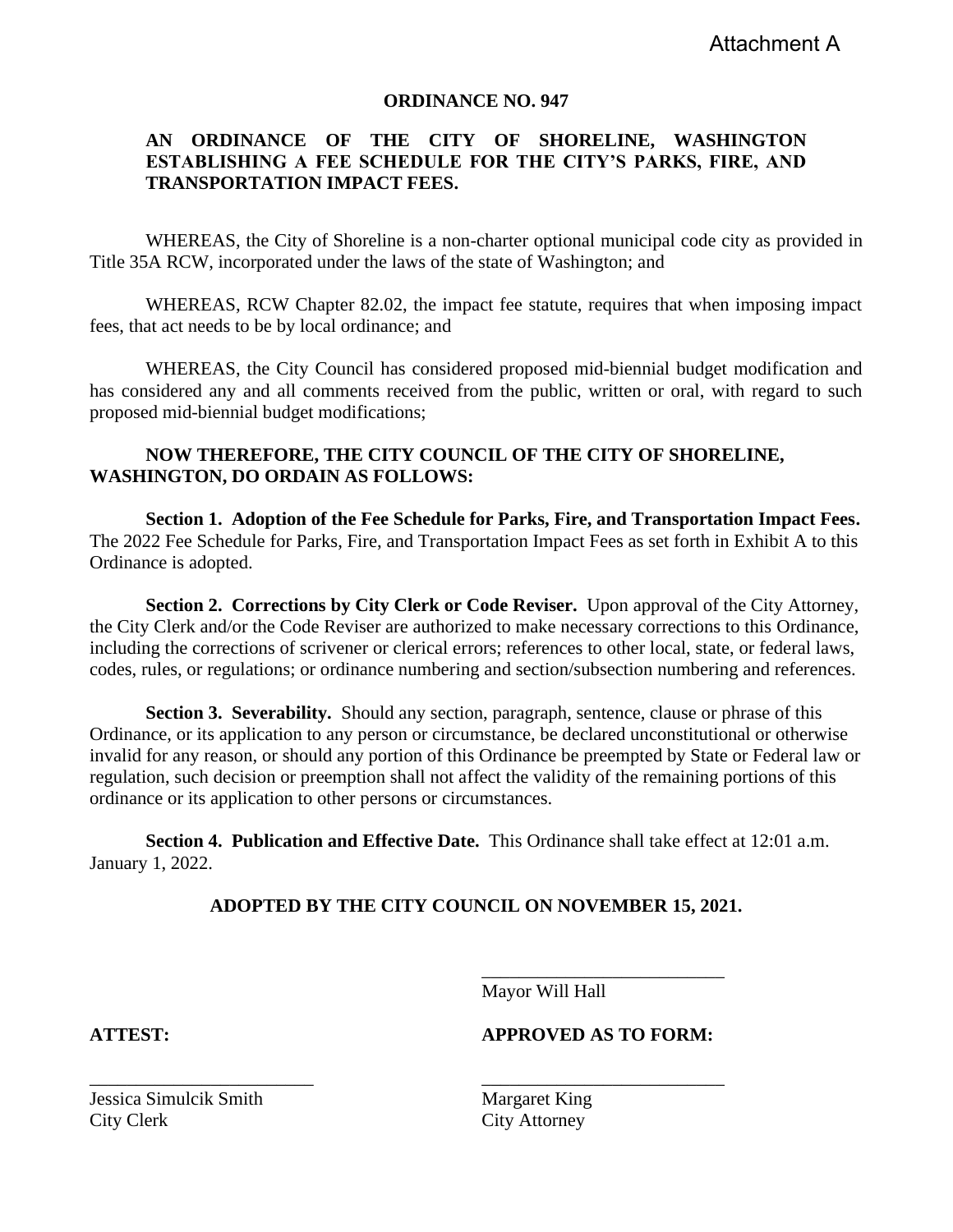| Date of Publication:   | , 2021 |
|------------------------|--------|
| <b>Effective Date:</b> | , 2021 |